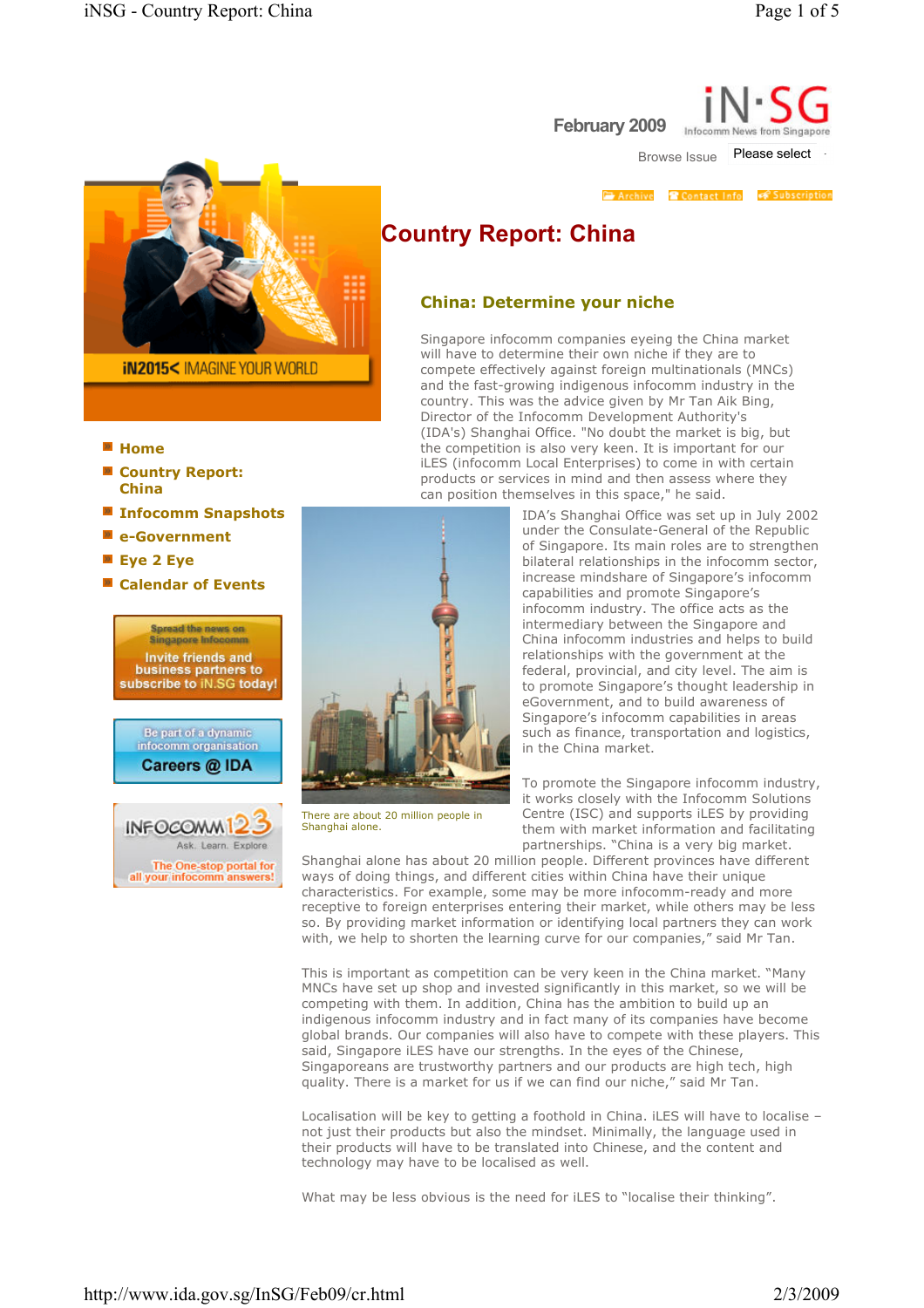"Singaporeans typically go to a business meeting, make a presentation and expect that the decision maker will say 'yes' or 'no'. Here, the gestation period can be very long, maybe more than a year. You need to figure out who the real decision maker is and work the relationships around the decision maker. It may not be the boss; it may be the assistant to the boss. These are things that you need to figure out on the ground."

And this is why setting up a presence in the market is so crucial. "It's important that companies have a physical presence here because of all the relationships that you need to build. If not, you will be seen as somebody who is not so serious. You will need to set up entity, put in some investment and have a track record in order to break through the market."

And not just any track record will do. Typically, an iLE will need a successful case study that is China-based. There are a few ways that companies can tackle this. One is to work with a local company on a successful project. "That is why we focus on building partnerships, so that we can break the chicken-and-egg problem." The other way is for iLES to follow their existing customers, for example, the MNCs, who are expanding into China. "Follow your existing relationships with MNCs into China and with that case reference, you can further expand into the market," advised Mr Tan.

# The IDA's Shanghai Office

Key roles:

- **Increase mindshare of Singapore's infocomm capabilities**
- **E** Strengthen bilateral relationships in the infocomm sector
- **Promote Singapore's infocomm industry**

## Contact details:

| Address: | 1038 Nanjing West Road,               |
|----------|---------------------------------------|
|          | Westgate Tower 18-01, Shanghai 200041 |
| Tel:     | 86 2162178822                         |
| Email:   | info@ida.gov.sq                       |

# Infocomm Solutions Centre

Set up by the Singapore infocomm Technology Federation (SiTF) with the support of IDA, the Infocomm Solutions Centre (ISC) serves as a first-stop, one-stop centre for Singapore infocomm companies entering the China market. The ISC reaches out to local infocomm business associations and societies in China and organises business missions for Singapore infocomm companies seeking opportunities in the country.

There are currently two ISCs located in **Shanghai** and Hangzhou. They provide business support services such as a quick startup office to help companies launch their operations in China, and also function as an extended "business development" arm for these companies, facilitating partnerships and helping iLES to source for business leads and potential partners. There are currently about 30 Singapore companies who are members of the ISC.

For more information on the ISC, email Mr George Yang at george.ssc@sitf.org.sg.

^ TOP

## GT&T: Integrity and reliability are key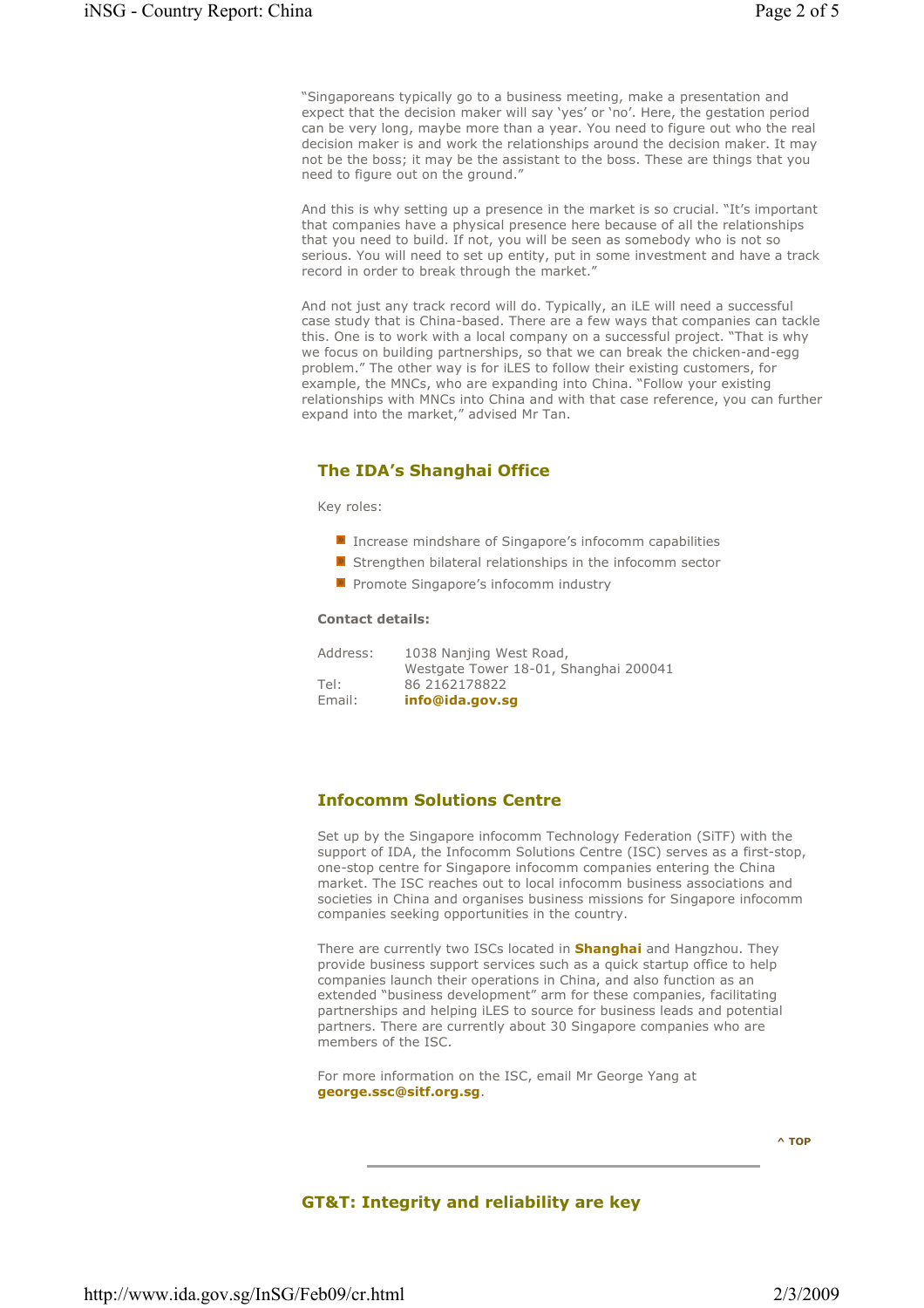using wireless communications based on global positioning systems, general packet radio services/global system for mobile communication, and radio frequency identification (RFID). It is one of the region's leading integrated manufacturers of long-range, ultra-high frequency, active RFID tags and readers and was among the first to integrate fleet tracking with active RFID personnel and asset tracking solutions to create an end-to-end management system.

In 2004, GT&T ventured into China with a deal to supply its solution to bus operators in Beijing. Today, it has about 10 people in its offices in Beijing and Shanghai. The company also has regional offices covering Thailand, Indonesia, Malaysia and Australia. GT&T's Chief Technology Officer Mr Lee Boon Peng, tells us what it is like to venture into the China market.

# How different is China from Singapore and other markets that you have ventured into?



Mr Lee: Integrity and reliability are the two main contributing factors to the success of GT&T Engineering in China.

You must have read or heard

from other Singapore businessmen that the Chinese way of doing business relies

heavily on "guan xi". We share that experience. To be successful in China, you need to have good relationships with the authorities and a reputable network of businessmen.

There are three things to observe when doing business in China and they are:

- 1. One needs to understand their laws and regulations by engaging a reliable and trustworthy Chinese lawyer.
- 2. Share your profits with your partners and staff.
- 3. Engage good auditors to manage your books.

# What are some of your major achievements in China to date?

GT&T Engineering China has implemented several major projects in collaboration with our partners there. Our customers include the Olympics Food Chain, Beijing Ground Services Airport, ST-Anda in Shenzhen, Shanghai Pacific Insurance, International School of Beijing and Shanghai, UE IEMviron in Beijing, CIIT in Beijing and East River in Guangdong.

## What are some of the factors that have contributed to the success of your company in this market?

Integrity and reliability are the two main contributing factors to the success of GT&T Engineering in China. The market knows us as a company which, when we agree to take on any project, will deliver on time. IDA and the Singapore government can continue to help build up the **Infocomm Singapore** reputation of being honest and efficient.

# What are some of the challenges that you have faced?

Resources are always limited regardless of the company's stage of growth. In a "normal" economic environment, the ability to attract and retain an honest, reliable and hardworking work force would be one of the major challenges that we face. In our line of business, quality human capital is key and most SMEs would agree that it is difficult to recruit good staff, much less retain them. We tend to lose them to MNCs and sometimes even to government agencies.

Recently, there has been one more emerging factor impeding our plans to expand further into the China market. Singapore is facing a recession, and financial institutions are tightening their loan audits and processes. This will affect Singapore businesses when we need the financial backing to embark on the project.

## What are some of the key learning points that you can share with other aspiring Singapore infocomm companies?

Entrepreneurship is a journey. It should not be rushed into. One should invest the time to conduct a detailed market study and to really understand the market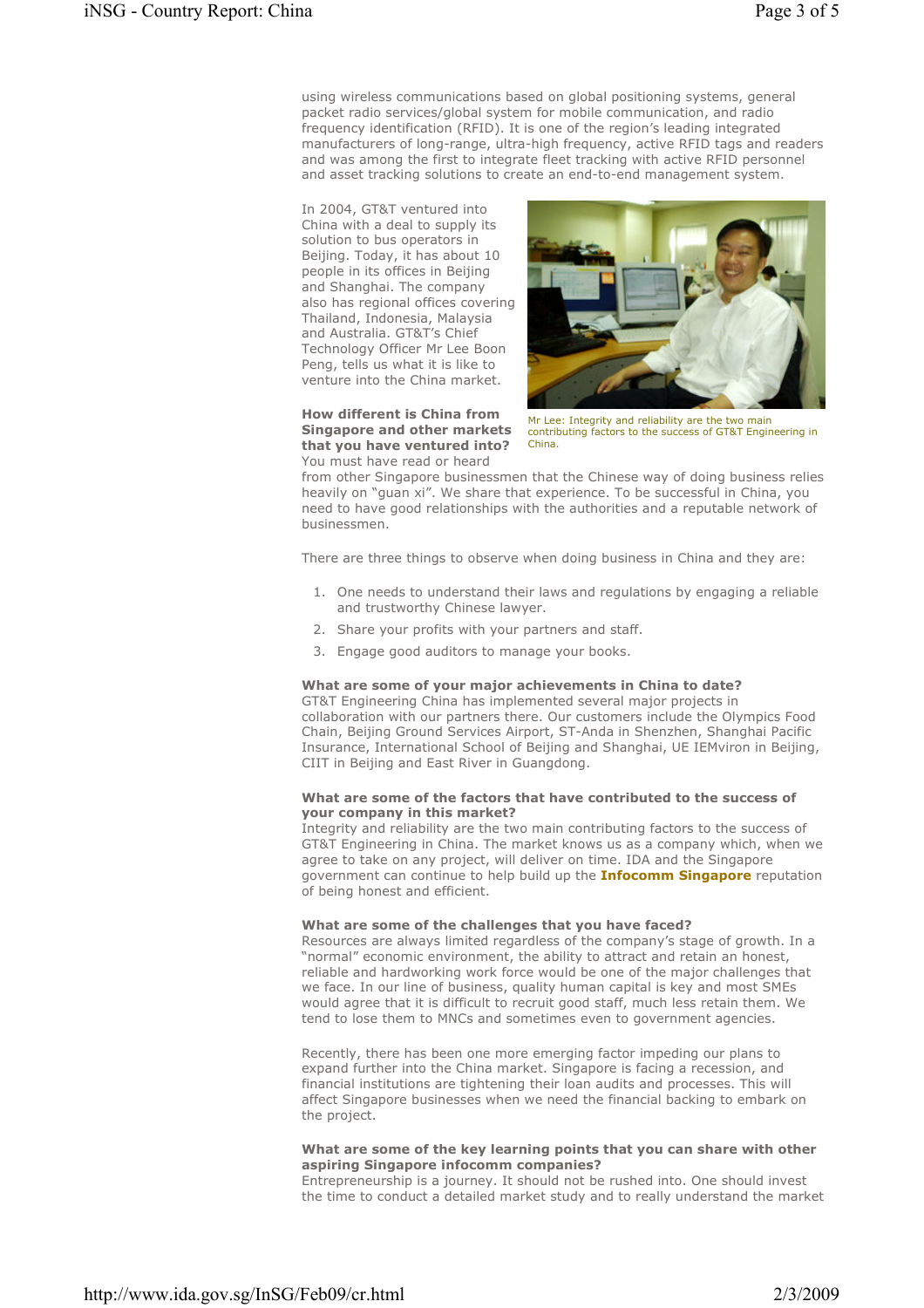sentiments and consumer/organisational behaviour. A good business plan and continued support from our government and "big brothers" such as the infocomm MNCs partners will help.

Singapore is known for our efficiency and honesty in business dealings and we should maintain and reflect that in our code of practice. Above all you need a team of trustworthy, reliable and hardworking staff who will share your vision and follow your leadership.

^ TOP

## NetGain: Always think "win-win"



Mr Toh: While products need to demonstrate value, "relationships" still play a decisive role in ensuring business viability.

At last year's Olympics and Paralympics in Beijing, NetGain Systems (www.netgainsystems.com) broke new ground by providing the Games with a unified monitoring and management solution that supported technical teams in over 40 competition venues. In previous Games, real-time or non-real-time monitoring of the IT architecture only covered the data centre and some of the game sites.

NetGain, which provides IT management solutions for

enterprises, entered the China market in 2003 and currently has a representative office in Beijing and two other sales offices in Shanghai and Guangzhou. Besides sales and marketing, the 20-strong China team is responsible for local R&D, product customisation, channel training, product delivery and project management.

Today, the company has over 100 customers spanning a wide range of sectors including telecommunications, financial services, government and energy. Its Chief Executive Officer Mr Toh Soon Seah talks about the strategies that have enabled it to crack the China market.

#### How did NetGain make inroads into the China market?

We adopted a channels strategy where we integrated our solution with local partners' solutions in various vertical industries. This allowed NetGain to gain market penetration quickly and effectively.

In addition, China's IT has been evolving at a breakneck speed. Huge investments have been made in the use of IT to conduct business. However, the management of IT has not been able to catch up without proper tools and solutions. We believe that our products and solutions would provide true customer value in such scenarios.

### How different is China from Singapore and other markets that you have ventured into?

If the IT business is a people business, then China's IT business is definitely more so. The way business deals are structured are more complex. The relationships between NetGain, its partners and customers need to be wellbalanced. While products need to demonstrate value, "relationships" still play a decisive role in ensuring business viability.

## In what way has the Infocomm Development Authority (IDA) assisted NetGain in establishing your presence in China?

IDA was instrumental in helping us to establish our relationship with Sun Microsystems through the IDA **Overseas Development Programme**. IDA has also provided marketing support to help NetGain improve brand awareness in the market.

What are some of the key learning points that you can share with other aspiring Singapore infocomm companies?